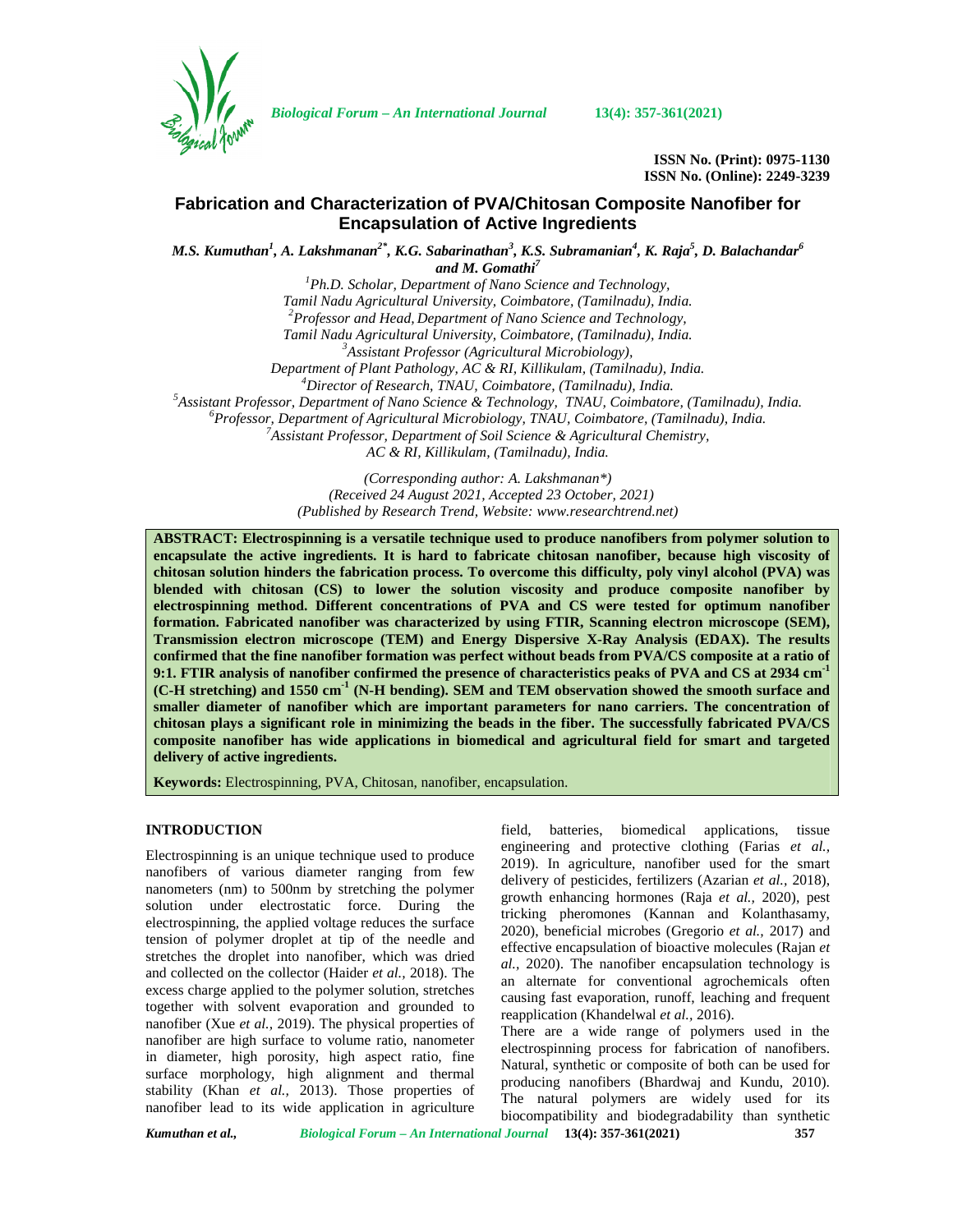polymers in biomedical and agricultural field. Chitin is second most plentiful natural polysaccharide made by crustaceans. Chitin is insoluble in common solvents, so it is deacetylated to chitosan and readily soluble in acidic, neutral and alkaline solution. Chitosan is used commonly in various fields such as agriculture, biomedical, biotechnology, food science and pharmaceuticals for its beneficial biological properties. The properties of chitosan are nontoxicity, biodegradability and biocompatibility, which brands it as safe ecofriendly tool in seed invigoration to enhance crop productivity. Pure chitosan does not form nanofiber due to its high viscosity even in very low concentration (Abdelgawad *et al.,* 2014. and Khan *et al.,* 2013). To avoid this problem, chitosan is blended with other polymers to enhance its nanofiber forming characteristics. PVA is one among that polymer for blending with chitosan, which is nontoxic, blending with chitosan, biodegradable and biocompatible. PVA is an anionic polymer which mixed with chitosan cationic polymer to improve the fiber forming character by reducing crystallinity of chitosan (Li and Hsieh, 2006). Several optimizing experiments should be established to fine tune the smooth nanofiber fabrication by using PVA/CS composite polymers.

Many studies have been carried out on nanofiber fabrication, based on PVA/CS composite polymers (Sajeev *et al.,* 2008 and Desai *et al.,* 2008). The purpose of this study is to optimize the different concentration ratios of PVA and CS for fabricating composite nanofiber and investigated for its morphology, diameter, elemental composition and presence of functional group through SEM, TEM, EDAX and FTIR. The composite nanofiber can be used in the encapsulation of various agricultural inputs.

## **MATERIAL AND METHODS**

# *A. Materials*

Partially hydrolyzed PVA (Molecular weight 1,60,000 kDa) purchased from HiMedia, medium molecular weight Chitosan and glacial acetic acid obtained from Sigma-Aldrich.

#### *B. Method*

**(i) Optimization of chitosan nanofiber.** The different percentage (2.5 and 3) of chitosan solution was prepared by dissolving low molecular weight chitosan (Mol.wgt- 50,000-190,000 Da) in 1% acetic acid. The solution was stirred for 48 hours, to the complete dissolution of chitosan in the 1% of acetic acid. The solution was filled in the syringe for nanofiber formation using electrospinning unit. The parameters were set as voltage-17kV, tip to collector distance- 15cm and flow rate-0.5ml/hr.

**(ii) Development of PVA/CS composite nanofiber.** PVA 10% solution was prepared by dissolving in distilled water and stirred at 300rpm  $@ 70^{\circ}$ C until complete dissolution. Chitosan 2% prepared by dissolving chitosan in 2% acetic acid and stirred continuously at 200rpm until fine dissolution. The different ratios of PVA and CS (5:5, 6:4, 7:3, 8:2 and 9:1) were blended to acquire homogenous polymer solution and filled in syringe equipped with metal

needle. The metal needle was supplied with high voltage and collector was connected with cathode. The spinning parameters were set as follows: flow rate,0.5  $mL$  hr<sup>-1</sup>; tip to collector distance, 15cm and Voltage, 17kV. After electrospinning, the fabricated nanofiber was stored and characterized with FTIR, SEM and TEM.

**(iii) Surface morphology of nanofiber.** The surface morphology and diameter of composite nanofiber was analyzed by Scanning Electron Microscope (Quanta 250, FEI, Netherland). The nanofiber was placed on carbon tape sticked on aluminium stub and sputter coated with gold to make sample surface conductive. Then the sample was analyzed under different kV at different magnification.

**(iv) Transmission Electron Microscope & EDAX.** The structure of nanofiber was analyzed by using TEM FEI Technai Spirit. The copper grid was sticked over the collector and the nanofiber was deposited on grid. Then the fabricated nanofiber was viewed under W source at different magnifications. The elemental composition of nanofiber was analyzed by TEM- EDAX, for the confirmation of PVA and chitosan groups.

**(v) Functional group analysis of composite nanofiber.** Fourier Transform Infrared (FTIR) spectroscopy analysis was used to examine functional groups of PVA and chitosan present in the nanofiber. This study was done by using FT/IR-6800 type A (M/s. Jasco, Japan) equipped with the sensor Attenuated Total Reflectant Unit (ATR Pro One). The spectral scan of sample was recorded from  $400-4000$  cm<sup>-1</sup> at 4 cm<sup>-1</sup> resolutions by using TGS detector.

### **RESULT AND DISCUSSION**

#### *A. Development of nanofiber*

The different concentrations (2.5 and 3%) of chitosan solution were prepared by dissolving in acetic acid. The parameters were set as i.e., voltage – 17kV, tip to collector distance – 15cm and flow rate – 0.5ml/hr. The electrospinning of different concentrations of chitosan creates no fiber formations. The flow rate was also adjusted by modifying voltage and related parameters, but resulted in round bead formation due to the high viscosity of the chitosan solution. The conductance and viscosity of the solution decide the morphology of nanofiber and thereby reducing the bead formation. The higher concentration of polymer requires higher voltage for the reduction of surface tension and stretching of polymer into nanofiber (Kusumastuti *et al.,* 2016). To reduce the viscosity and surface tension of natural polymer, another polymer (PVA) was blended with chitosan at different ratios (5:5, 6:4, 7:3, 8:2 and 9:1) and the spinning was done with electrospinning. While evaluating varying concentrations of PVA and CS, 9:1 ratio produced beadless smooth nanofiber due to perfect binding between the functional molecules of the polymers. In other ratios of PVA/CS, beaded nanofiber structures were produced due to lack of physical bonding between them.

## *B. Characterization of nanofiber*

**(i) Scanning Electron Microscope.** According to the SEM analysis, the bead less nanofiber was formed at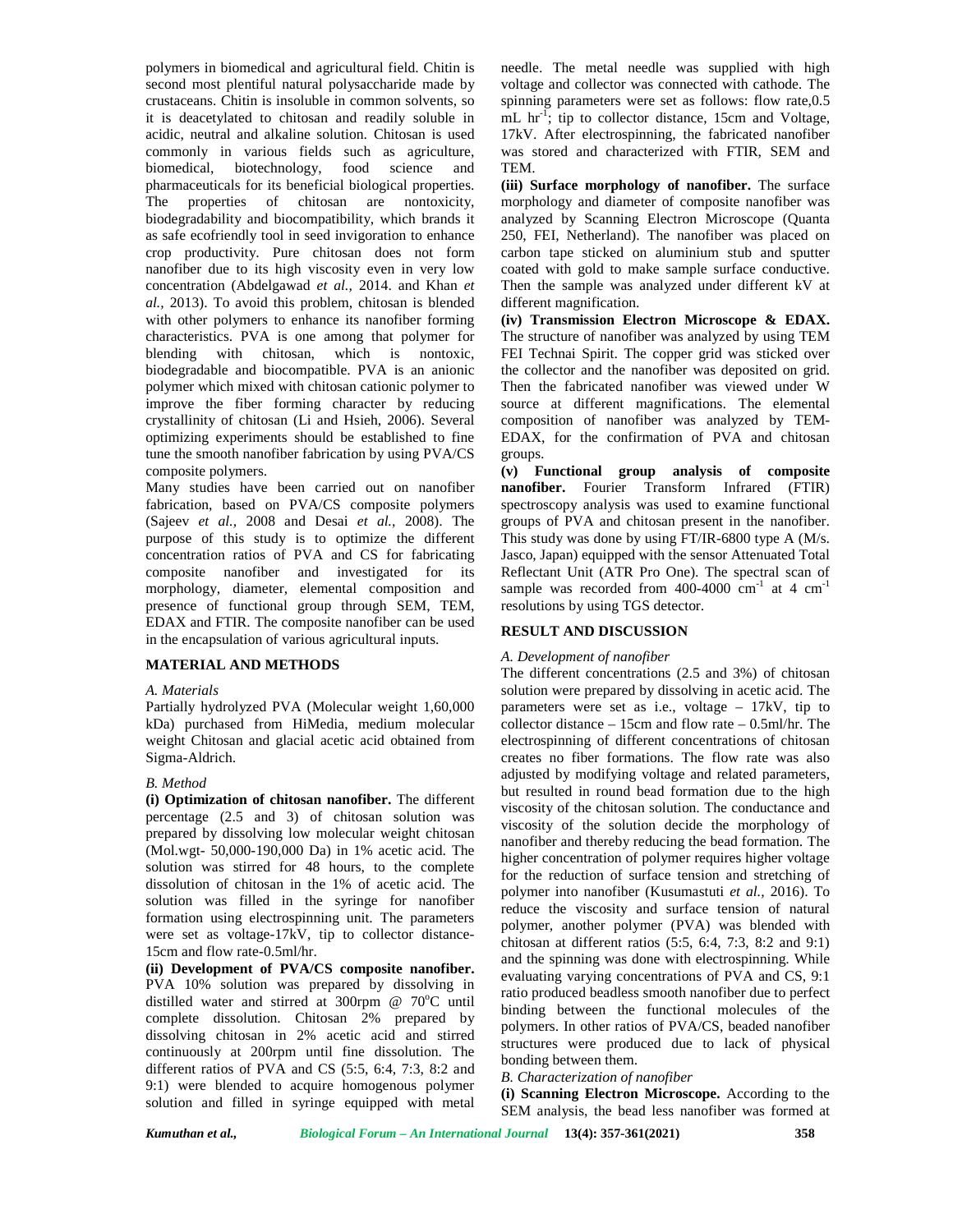the 9:1 ratio of PVA/CS polymer. Fig. 1c-1g showed that the bead in the nanofiber was reduced gradually from PVA/CS ratio 5:5 to 9:1.



**Fig. 1.** SEM analysis of nanofiber (a & b) Chitosan concentration at 2.5 & 3%. PVA/CS different ratios (c) 5:5, (d) 6:4, (e) 7:3, (f) 8:2, (e) 9:1.

The reduction of bead in the nanofiber was due to the decreased surface tension and increased conductivity of polymer after blending of polymer as composite. Applying high voltage provides uniform charge distribution over the solution, which creates repulsion of ionic groups between polymers. This repulsion leads to the continuous nanofiber formation (Nokhasteh *et al.,* 2020). This repulsion was absent in the chitosan solutions at concentrations of 2.5 and 3%. The surface tension was higher in this concentration leading to the uneven distribution of charge among the chitosan solution and resulted in lagging of jet formation at the tip of needle. Fig. 1a-b showed the presence of only small beaded structures on the collector and no fiber was formed.

**(ii) Transmission Electron Microscope & EDAX.** The nanofiber formed at 9:1 ratio of PVA/CS was characterized with TEM and the image showed the smooth morphology of composite nanofiber. The result showed that the optimum concertation for the fine nanofiber formation was 9:1 ratio PVA/CS. The average diameter of the nanofiber was 120 nm (Fig. 2a & b). Similar TEM results were reported by Helen *et al.,* (2020), in which they found that PVA/CS composite nanofiber found to have 195 to 295 nm diameter. TEM-EDAX confirmed the presence of PVA/CS groups in the nanofiber (Fig. 2c). The presence of C and O group represents PVA and N group due to chitosan amide in the nanofiber.



**Fig. 2: (a, b)** TEM analysis of 9:1 ratio PVA/CS nanofiber, (c) EDAX of composite nanofiber.

**(iii) FTIR analysis of PVA/CS nanofiber.** The FTIR analysis was carried out to characterize the functional groups of PVA and CS in the composite nanofiber. Fig. 3 shows the FTIR spectra of PVA, CS and 9:1 ratio PVA/CS composite nanofiber. The characteristics peaks of PVA were  $3319 \text{ cm}^{-1}$  (O-H stretch), 2918 cm<sup>-1</sup> (C-H)

stretching) and  $1075 \text{ cm}^{-1}$  (C-O stretching). FTIR spectra of chitosan shows peaks at 1647 cm<sup>-1</sup> and 1587  $cm<sup>-1</sup>$  due to C=O stretching and N-H bending. The PVA/CS composite nanofiber has PVA characteristic peaks at  $333\overline{4}$  cm<sup>-1</sup> (O-H stretch), 2934 cm<sup>-1</sup> (C-H stretching) and  $1090 \text{ cm}^{-1}$  (C-O stretching), and also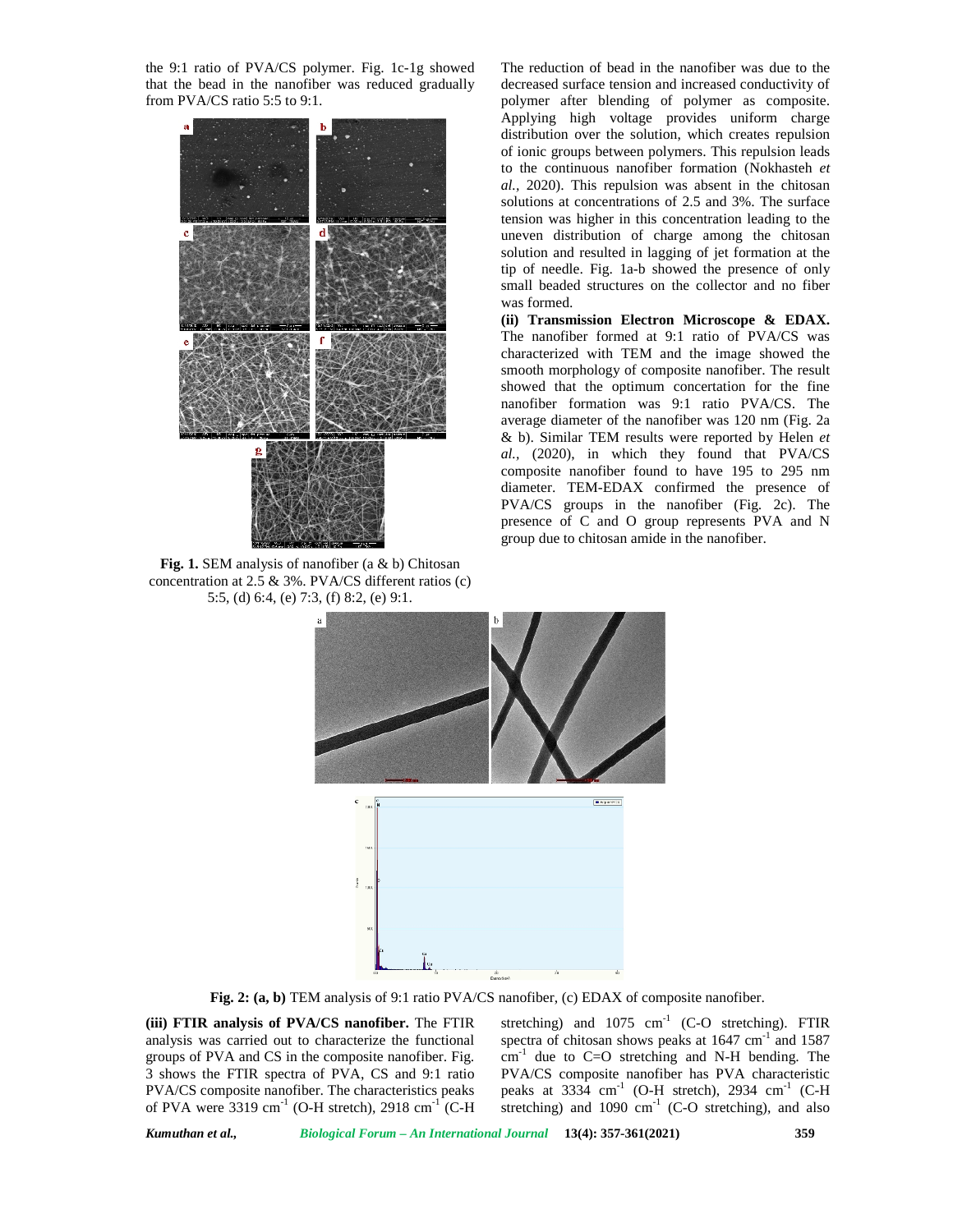chitosan characteristic peaks at  $1649 \text{ cm}^{-1}$  and  $1550$  $cm<sup>-1</sup>$  due to C=O stretching and N-H bending. The FTIR result revealed the presence of PVA and CS functional groups in the composite nanofiber. Similar, FTIR result was showed by Kuo *et al.,* (2017), in which they confirmed the existence of characteristic peaks of PVA at 1080 cm<sup>-1</sup> (C–O stretching), 2925 cm<sup>-1</sup> (C–H stretching) and  $3273 \text{ cm}^{-1}$  (O-H stretching), and also found chitosan characteristic peaks at 1661 cm<sup>−</sup><sup>1</sup> and 1584 cm<sup>−</sup><sup>1</sup> due to (C=O stretching) and (N–H bending) in PVA/CS composite nanofiber.



Fig. 3. FTIR spectra of PVA, CS and PVA/CS Kannan, nanofiber.

# **CONCLUSION**

The present study fabricated PVA/CS composite nanofiber by electrospinning technique. SEM image showed that increasing concentration of chitosan in polymer composite formed the beads in nanofiber and fine smooth nanofiber formed at lower concentration of CS with PVA. The result showed that 9:1 ratio of PVA/CS resulted in smooth and beadless nanofiber fabrication. EDAX and FTIR analysis confirmed the presence of principle elements and functional groups of PVA and CS in composite nanofiber. These results together demonstrate that the PVA/CS nanofiber has the potential and flexibility as an effective carrier for sustainable target delivery of active ingredients like drugs, nutrients, pesticides, fungicides, and nematicides. Further studies could bring out more insights on loading of multiple functional molecules and their release pattern from this ecofriendly biodegradable composite nanofiber.

**Acknowledgement.** Authors are thankful to GoI, SERB (DST) for providing necessary research materials and instruments to carry out this assignment under the scheme entitled "Development of electrospun fibre nanomatrix to encapsulate beneficial microbes for smart delivery and sustainable productivity". **Conflict of interest.** None.

### **REFERENCES**

- Abdelgawad, A. M., Hudson, S. M., & Rojas, O. J. (2014). Antimicrobial wound dressing nanofiber mats from multicomponent (chitosan/silver-NPs/polyvinyl alcohol) systems. *Carbohydrate polymers*, *100*: 166- 178.
- Azarian, M. H., Kamil Mahmood, W. A., Kwok, E., Bt Wan Fathilah, W. F., & Binti Ibrahim, N. F. (2018). Nanoencapsulation of intercalated montmorillonite urea within PVA nanofibers: Hydrogel fertilizer nanocomposite. *Journal of Applied Polymer Science*, *135*(10): 45957.
- Bhardwaj, N., & Kundu, S. C. (2010). Electrospinning: a fascinating fiber fabrication technique. *Biotechnology advances*, *28*(3): 325-347.
- De Gregorio, P. R., Michavila, G., Ricciardi Muller, L., de Souza Borges, C., Pomares, M. F., Saccol de Sá, E. L., & Vincent, P. A. (2017). Beneficial rhizobacteria immobilized in nanofibers for potential application as soybean seed bioinoculants. *Plos one*, *12*(5): e0176930.
- Desai, K., & Kit, K. (2008). Effect of spinning temperature and blend ratios on electrospun chitosan/poly (acrylamide) blends fibers. *Polymer*, *49*(19), 4046- 4050.
- Farias, B. V., Pirzada, T., Mathew, R., Sit, T. L., Opperman, C., & Khan, S. A. (2019). Electrospun polymer nanofibers as seed coatings for crop protection. *ACS Sustainable Chemistry & Engineering*, *7*(24): 19848- 19856.
- Haider, A., Haider, S., & Kang, I. K. (2018). A comprehensive review summarizing the effect of electrospinning parameters and potential applications of nanofibers in biomedical and biotechnology. *Arabian Journal of Chemistry*, *11*(8): 1165-1188.
- M., Elango, K., & Govindaraju, K. Nanotechnological Approaches in Plant Protection.
- Khan, W. S., Asmatulu, R., Ceylan, M., & Jabbarnia, A. (2013). Recent progress on conventional and non conventional electrospinning processes. *Fibers and Polymers*, *14*(8): 1235-1247.
- Khandelwal, N., Barbole, R. S., Banerjee, S. S., Chate, G. P., Biradar, A. V., Khandare, J. J., & Giri, A. P. (2016). Budding trends in integrated pest management using advanced micro-and nano-materials: Challenges and perspectives. *Journal of environmental management*, *184*: 157-169.
- Kuo, T. Y., Jhang, C. F., Lin, C. M., Hsien, T. Y., & Hsieh, H. J. (2017). Fabrication and application of coaxial polyvinyl alcohol/chitosan nanofiber membranes. *Open Physics*, *15*(1): 1004-1014.
- Kusumastuti, Y., Putri, N. R. E., & Dary, A. R. (2016). Electrospinning optimization and characterization of chitosan/alginate/polyvinyl alcohol nanofibers. *In AIP Conference Proceedings* (Vol. 1755, No. 1, p. 150007). AIP Publishing LLC.
- Li, L., & Hsieh, Y. L. (2006). Chitosan bicomponent nanofibers and nanoporous fibers. *Carbohydrate research*, *341*(3): 374-381.
- Nokhasteh, S., Molavi, A. M., Khorsand-Ghayeni, M., & Sadeghi-Avalshahr, A. (2019). Preparation of PVA/Chitosan samples by electrospinning and film casting methods and evaluating the effect of surface morphology on their antibacterial behavior. *Materials Research Express*, *7*(1): 015401.
- Raja, K., Prabhu, C., Subramanian, K. S., & Govindaraju, K. (2020). Electrospun polyvinyl alcohol (PVA) nanofibers as carriers for hormones (IAA and GA3)

*Kumuthan et al., Biological Forum – An International Journal* **13(4): 357-361(2021) 360**